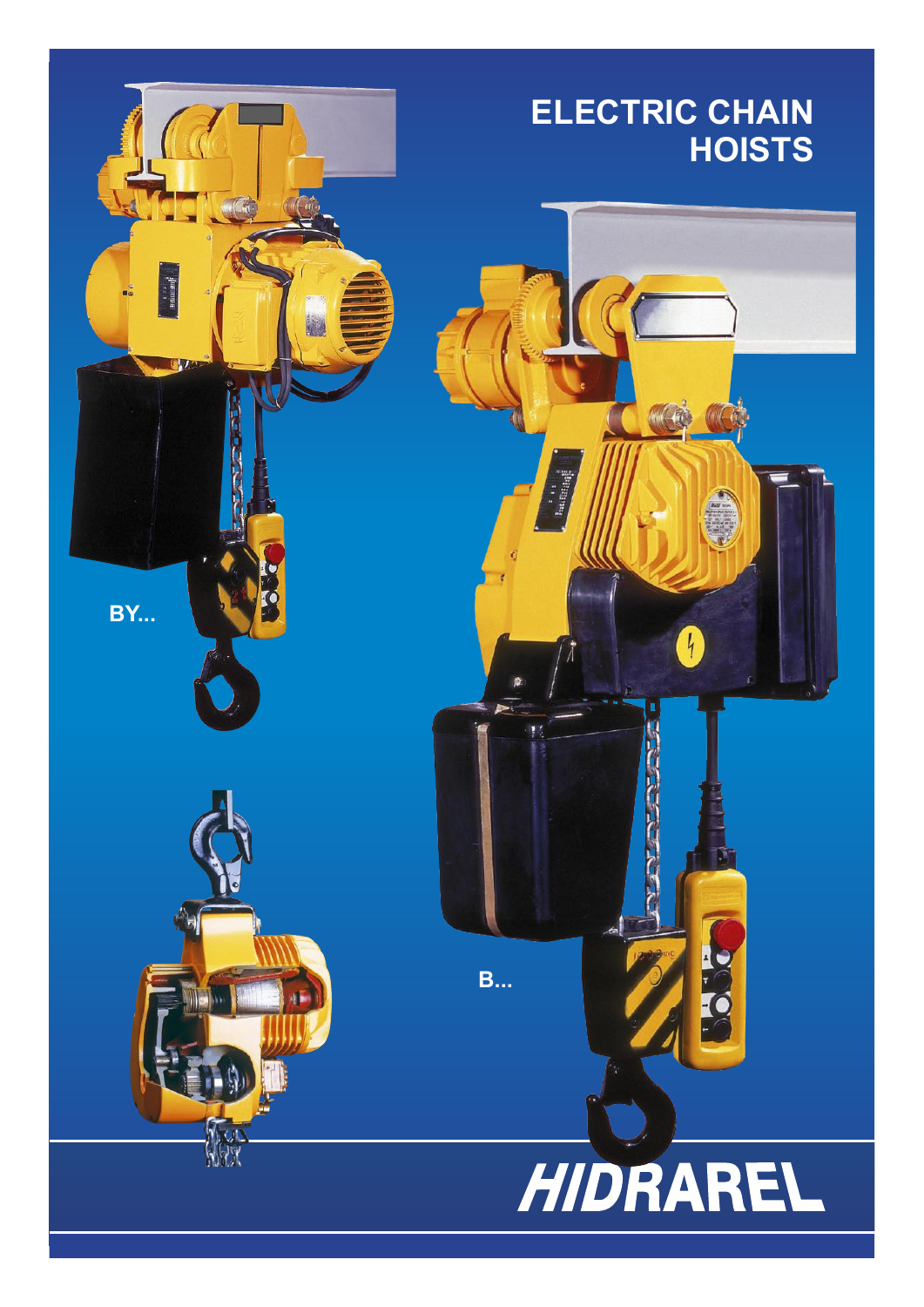

| <b>LOAD SPECTRUM</b>                  |                |                        | <b>TOTAL OPERATING TIME (h)</b> |  |  |  |
|---------------------------------------|----------------|------------------------|---------------------------------|--|--|--|
| L1                                    | LIGHT          | 6300                   | 12500                           |  |  |  |
| L2<br><b>MEDIUM</b>                   |                | 3200                   | 6300                            |  |  |  |
| L <sub>3</sub>                        | <b>HEAVY</b>   | 1600                   | 3200                            |  |  |  |
| $\lfloor 4$<br><b>VERY HEAVY</b>      |                | 800                    | 1600                            |  |  |  |
| <b>GROUP</b><br>FEM 9.511<br>ISO 4301 |                | 1A <sub>m</sub><br>M 4 | 2 <sub>m</sub><br>M 5           |  |  |  |
| TYPE B; BY                            | <b>REEVING</b> | <b>CAPACITY</b> (kg)   |                                 |  |  |  |
| 011; 031; 051; 071; 091               |                | 125                    | 100                             |  |  |  |
| 012; 032; 052; 072; 092               |                | 250                    | 200                             |  |  |  |
| 013; 033; 053; 073; 093               |                | 500                    | 400                             |  |  |  |
| 014: 034: 054: 074: 094               |                | 1000                   | 800                             |  |  |  |
| 018: 038: 078: 098                    |                | 3200                   | 2500                            |  |  |  |
| 021; 041; 061; 081; 101               |                | 250                    | 200                             |  |  |  |
| 022; 042; 062; 082; 102               |                | 500                    | 400                             |  |  |  |
| 023; 043; 063; 083; 103               | 2              | 1000                   | 800                             |  |  |  |
| 024; 044; 064; 084; 104               |                | 2000                   | 1600                            |  |  |  |
| 027; 047; 107                         |                | 5000                   | 4000                            |  |  |  |
| 025; 045; 065; 085; 105               | 3              | 3000                   | 2400                            |  |  |  |
| 026: 046: 086: 106                    | 4              | 4000                   | 3200                            |  |  |  |



## **Designation BY X XX X Hoisting speeds**<br>  $\begin{array}{|c|c|c|c|c|c|c|c} \hline \text{ } & \text{ } & \text{ } & \text{ } \\ \hline \end{array}$   $\begin{array}{|c|c|c|c|c} \hline \text{ } & \text{ } & \text{ } & \text{ } & \text{ } \\ \hline \text{ } & \text{ } & \text{ } & \text{ } & \text{ } \\ \hline \text{ } & \text{ } & \text{ } & \text{ } & \text{ } \\ \hline \text{ } & \text{ } & \text{ } & \text{ } & \text{ } \\$

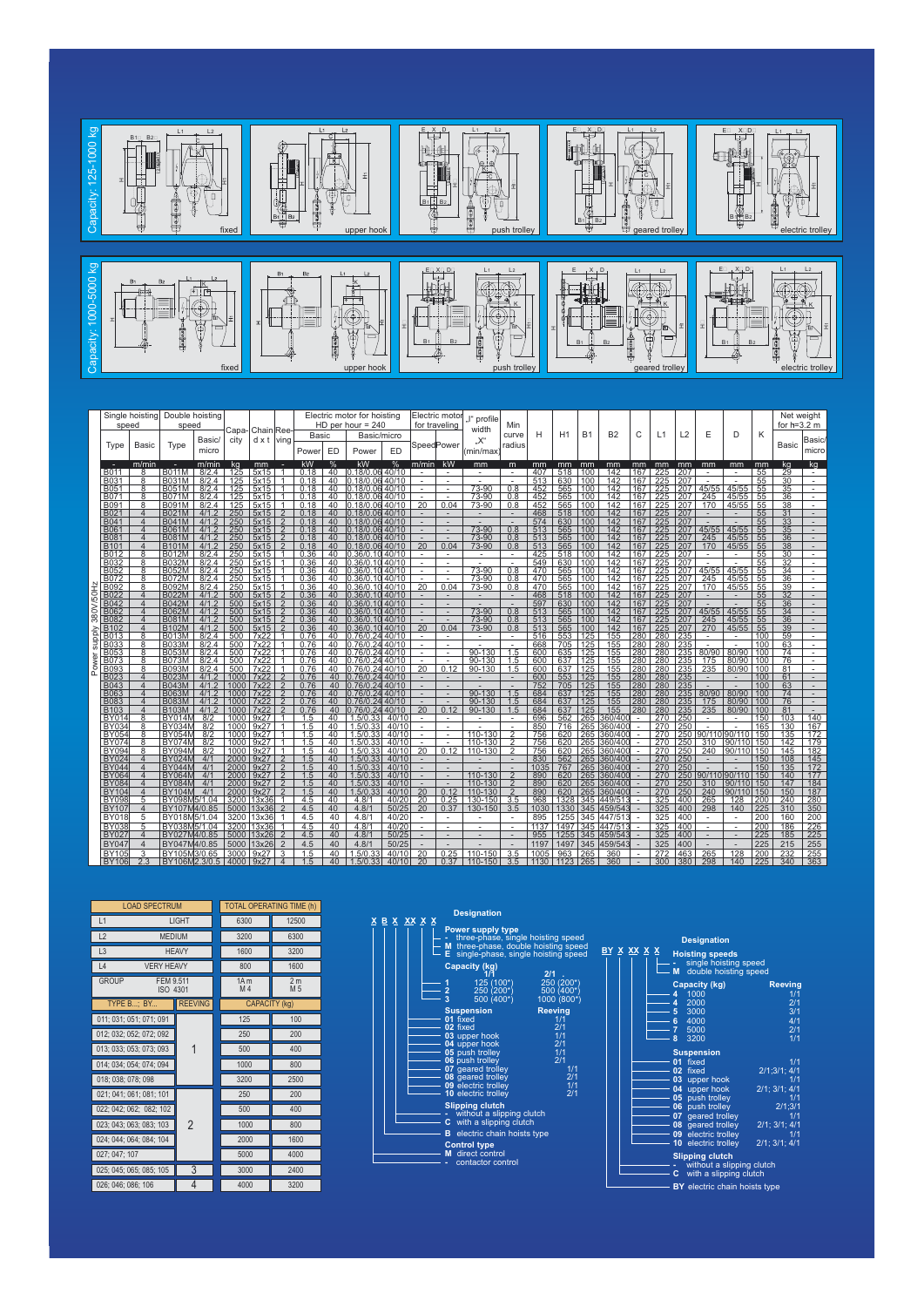

| Single hoisting<br>speed |                   |       | Double hoisting speed |                       |      | Chain |                | Electric motor for hoisting<br>$HD$ per hour = 240 |       |             |       | Electric motor<br>profile<br>for traveling |                          | Min.                 |        |     |     |     |     |     | Net weight<br>for $h=3.2$ m |       |                 |
|--------------------------|-------------------|-------|-----------------------|-----------------------|------|-------|----------------|----------------------------------------------------|-------|-------------|-------|--------------------------------------------|--------------------------|----------------------|--------|-----|-----|-----|-----|-----|-----------------------------|-------|-----------------|
|                          |                   |       |                       |                       | Capa |       | Reeving        |                                                    | Basic | Basic/micro |       |                                            |                          | width                | curve  | Н   | F   |     | Α   | E   | B                           |       |                 |
|                          | Type              | Basic | Type                  | <b>Basic</b><br>Micro | city | dx    |                | Power                                              | ED    | Power       | ED    | Speed Power                                |                          | "Х"<br>(min/<br>max) | radius |     |     |     |     |     |                             | Basic | Basic/<br>micro |
|                          |                   | m/min |                       | /min                  | kg   | mm    | ÷.             | kw                                                 | %     | kW          | %     | m/min                                      | кW                       | mm                   | m      | mm  | mm  | mm  | mm  | mm  | mm                          | kg    | kg              |
|                          | EB1011/1          | 10    | EB1011/1M4            | 10/2.5                | 125  | 5x15  |                | 0.24                                               | 40    | 0.24/0.055  | 40/10 |                                            |                          |                      |        | 335 | 420 | 415 | 315 | 212 | 55                          | 31    | 32              |
|                          | EB1011/1K         | 10    | EB1011/1M4K           | 10/2.5                | 125  | 5x15  |                | 0.24                                               | 40    | 0.24/0.055  | 40/10 |                                            |                          |                      |        | 465 | 549 | 415 | 315 | 212 | 55                          | 33    | 34              |
|                          | EB1011/1SK        | 10    | EB1011/1M4SK          | 10/2.5                | 125  | 5x15  |                | 0.24                                               | 40    | 0.24/0.055  | 40/10 |                                            | $\overline{a}$           | 73-90                | 0.8    | 380 | 466 | 415 | 315 | 212 | 55                          | 36    | 37              |
|                          | EB1011/1RK        | 10    | EB1011/1M4RK          | 10/2.5                | 125  | 5x15  |                | 0.24                                               | 40    | 0.24/0.055  | 40/10 |                                            |                          | 73-90                | 0.8    | 380 | 466 | 520 | 315 | 320 | 55                          | 38    | 39              |
|                          | EB1011/1EK        | 10    | EB1011/1M4EK          | 10/2.5                | 125  | 5x15  |                | 0.24                                               | 40    | 0.24/0.055  | 40/10 | 20                                         | 0.04                     | 73-90                | 0.8    | 380 | 466 | 448 | 315 | 245 | 55                          | 40    | 41              |
|                          | EB1012/1          | 5     | EB1012/1M4            | 5/1.25                | 250  | 5x15  | $\overline{2}$ | 0.24                                               | 40    | 0.24/0.055  | 40/10 |                                            |                          |                      |        | 367 | 420 | 415 | 315 | 225 | 55                          | 32    | 33              |
| 50Hz                     | EB1012/1K         | 5     | EB1012/1M4K           | 5/1.25                | 250  | 5x15  | 2              | 0.24                                               | 40    | 0.24/0.055  | 40/10 |                                            |                          |                      |        | 496 | 549 | 415 | 315 | 225 | 55                          | 34    | 35              |
|                          | EB1012/1SK        | 5     | EB1012/1M4SK          | 5/1.25                | 250  | 5x15  | $\overline{2}$ | 0.24                                               | 40    | 0.24/0.055  | 40/10 |                                            | $\overline{a}$           | 73-90                | 0.8    | 412 | 466 | 415 | 315 | 225 | 55                          | 37    | 38              |
| λ                        | EB1012/1RK        | 5     | EB1012/1M4RI          | 5/1.25                | 250  | 5x15  | 2              | 0.24                                               | 40    | 0.24/0.055  | 40/10 |                                            |                          | 73-90                | 0.8    | 412 | 466 | 520 | 315 | 320 | 55                          | 39    | 40              |
|                          | EB1012/1EK        | 5     | EB1012/1M4EK          | 5/1.25                | 250  | 5x15  | $\overline{2}$ | 0.24                                               | 40    | 0.24/0.055  | 40/10 | 20                                         | 0.04                     | 73-90                | 0.8    | 412 | 466 | 435 | 315 | 245 | 55                          | 41    | 42              |
|                          | EB2021/1          | 10    | EB2021/1M4            | 10/2.5                | 250  | 5x15  |                | 0.48                                               | 40    | 0.48/0.11   | 40/10 |                                            |                          |                      |        | 355 | 420 | 415 | 315 | 212 | 55                          | 31    | 32              |
|                          | EB2021/1K         | 10    | EB2021/1M4K           | 10/2.5                | 250  | 5x15  |                | 0.48                                               | 40    | 0.48/0.11   | 40/10 | ٠                                          |                          |                      |        | 485 | 549 | 415 | 315 | 212 | 55                          | 33    | 34              |
|                          | EB2021/1SK        | 10    | EB2021/1M4SK          | 10/2.5                | 250  | 5x15  |                | 0.48                                               | 40    | 0.48/0.11   | 40/10 |                                            | $\overline{a}$           | 73-90                | 0.8    | 398 | 466 | 415 | 315 | 212 | 55                          | 36    | 37              |
|                          | EB2021/1RK        | 10    | EB2021/1M4RK          | 10/2.5                | 250  | 5x15  |                | 0.48                                               | 40    | 0.48/0.11   | 40/10 |                                            | $\overline{a}$           | 73-90                | 0.8    | 398 | 466 | 520 | 315 | 320 | 55                          | 38    | 39              |
|                          | EB2021/1EK        | 10    | EB2021/1M4EK          | 10/2.5                | 250  | 5x15  |                | 0.48                                               | 40    | 0.48/0.11   | 40/10 | 20                                         | 0.04                     | 73-90                | 0.8    | 398 | 466 | 448 | 315 | 245 | 55                          | 40    | 41              |
|                          | EB2022/1          | 5     | EB2022/1M4            | 5/1.25                | 500  | 5x15  | $\overline{2}$ | 0.48                                               | 40    | 0.48/0.11   | 40/10 |                                            |                          |                      |        | 367 | 420 | 415 | 315 | 225 | 55                          | 32    | 33              |
|                          | EB2022/1K         | 5     | EB2022/1M4K           | 5/1.25                | 500  | 5x15  | 2              | 0.48                                               | 40    | 0.48/0.11   | 40/10 |                                            |                          |                      |        | 496 | 549 | 415 | 315 | 225 | 55                          | 34    | 35              |
|                          | <b>EB2022/1SK</b> | 5     | EB2022/1M4SK          | 5/1.25                | 500  | 5x15  | $\overline{2}$ | 0.48                                               | 40    | 0.48/0.11   | 40/10 |                                            | $\overline{a}$           | 73-90                | 0.8    | 412 | 466 | 415 | 315 | 225 | 55                          | 37    | 38              |
|                          | <b>EB2022/1RK</b> | 5     | EB2022/1M4RK          | 5/1.25                | 500  | 5x15  | $\overline{2}$ | 0.48                                               | 40    | 0.48/0.11   | 40/10 |                                            |                          | 73-90                | 0.8    | 412 | 466 | 520 | 315 | 320 | 55                          | 39    | 40              |
|                          | EB2022/1EK        | 5     | EB2022/1M4EK          | 5/1.25                | 500  | 5x15  | $\overline{2}$ | 0.48                                               | 40    | 0.48/0.11   | 40/10 | 20                                         | 0.04                     | 73-90                | 0.8    | 412 | 466 | 435 | 315 | 245 | 55                          | 41    | 42              |
|                          | EB3051/1          | 10    | EB3051/1M4            | 10/2.5                | 500  | 6x18  |                | 0.9                                                | 40    | 0.9/0.2     | 40/10 |                                            |                          |                      |        | 405 | 438 | 445 | 310 | 228 | 100                         | 59    | 61              |
|                          | EB3051/1K         | 10    | EB3051/1M4K           | 10/2.5                | 500  | 6x18  |                | 0.9                                                | 40    | 0.9/0.2     | 40/10 | ٠                                          | $\overline{a}$           |                      |        | 545 | 569 | 445 | 310 | 228 | 100                         | 61    | 63              |
|                          | <b>EB3051/1SK</b> | 10    | EB3051/1M4SK          | 10/2.5                | 500  | 6x18  |                | 0.9                                                | 40    | 0.9/0.2     | 40/10 | ٠                                          | $\overline{\phantom{a}}$ | 90-110               | 1.5    | 420 | 454 | 445 | 310 | 228 | 100                         | 65    | 67              |
|                          | EB3051/1RK        | 10    | EB3051/1M4RI          | 10/2.5                | 500  | 6x18  |                | 0.9                                                | 40    | 0.9/0.2     | 40/10 |                                            |                          | 90-110               | 1.5    | 420 | 454 | 570 | 310 | 355 | 100                         | 69    | 71              |
|                          | EB3051/1EK        | 10    | EB3051/1M4EK          | 10/2.5                | 500  | 6x18  |                | 0.9                                                | 40    | 0.9/0.2     | 40/10 | 20                                         | 0.12                     | 90-110               | 1.5    | 420 | 454 | 527 | 310 | 310 | 100                         | 71    | 73              |
|                          | EB3052/1          | 5     | EB3052/1M4            | 5/1.25                | 1000 | 6X18  | 2              | 0.9                                                | 40    | 0.9/0.2     | 40/10 |                                            |                          |                      |        | 440 | 438 | 445 | 310 | 252 | 100                         | 62    | 64              |
|                          | EB3052/1K         | 5     | EB3052/1M4K           | 5/1.25                | 1000 | 6x18  | 2              | 0.9                                                | 40    | 0.9/0.2     | 40/10 |                                            |                          |                      |        | 590 | 580 | 445 | 310 | 252 | 100                         | 65    | 67              |
|                          | <b>EB3052/1SK</b> | 5     | EB3052/1M4SK          | 5/1.25                | 1000 | 6x18  | $\overline{2}$ | 0.9                                                | 40    | 0.9/0.2     | 40/10 | ÷                                          | $\overline{\phantom{a}}$ | $90 - 110$           | 1.5    | 570 | 454 | 445 | 310 | 252 | 100                         | 68    | 70              |
|                          | EB3052/1RK        | 5     | EB3052/1M4RI          | 5/1.25                | 1000 | 6x18  | $\overline{2}$ | 0.9                                                | 40    | 0.9/0.2     | 40/10 |                                            |                          | $90 - 110$           | 1.5    | 570 | 454 | 570 | 310 | 355 | 100                         | 72    | 74              |
|                          | EB3052/1EK        | 5     | EB3052/1M4EK          | 5/1.25                | 1000 | 6x18  | $\overline{2}$ | 0.9                                                | 40    | 0.9/0.2     | 40/10 | 20                                         | 0.12                     | 90-110               | 1.5    | 570 | 454 | 503 | 310 | 310 | 100                         | 74    | 76              |





**Mechanisms, usually subject to small loads** b**ut rather offen to maximum loads**



**Mechanisms, usually subject to medium loads but frequently to maximum loads**





| <b>LOAD SPECTRUM</b>                  | <b>TOTAL OPERATING TIME (h)</b> |                                   |                       |  |  |  |  |  |
|---------------------------------------|---------------------------------|-----------------------------------|-----------------------|--|--|--|--|--|
| L1                                    | LIGHT                           | 6300                              | 12500                 |  |  |  |  |  |
| L2<br><b>MEDIUM</b>                   |                                 | 3200                              | 6300                  |  |  |  |  |  |
| L <sub>3</sub>                        | <b>HEAVY</b>                    | 1600<br>3200                      |                       |  |  |  |  |  |
| L4<br><b>VERY HEAVY</b>               |                                 | 800                               | 1600                  |  |  |  |  |  |
| <b>GROUP</b><br>FEM 9.511<br>ISO 4301 |                                 | 1A <sub>m</sub><br>M <sub>4</sub> | 2 <sub>m</sub><br>M 5 |  |  |  |  |  |
| TYPE EB                               | <b>REEVING</b>                  | CAPACITY (kg)                     |                       |  |  |  |  |  |
| 101                                   |                                 | 125                               | 100                   |  |  |  |  |  |
| 202                                   | 1                               | 250                               | 200                   |  |  |  |  |  |
| 305                                   |                                 | 500                               | 400                   |  |  |  |  |  |
| 101                                   |                                 | 250                               | 200                   |  |  |  |  |  |
| 202                                   | $\overline{2}$                  | 500                               | 400                   |  |  |  |  |  |
| 305                                   |                                 | 1000                              | 800                   |  |  |  |  |  |